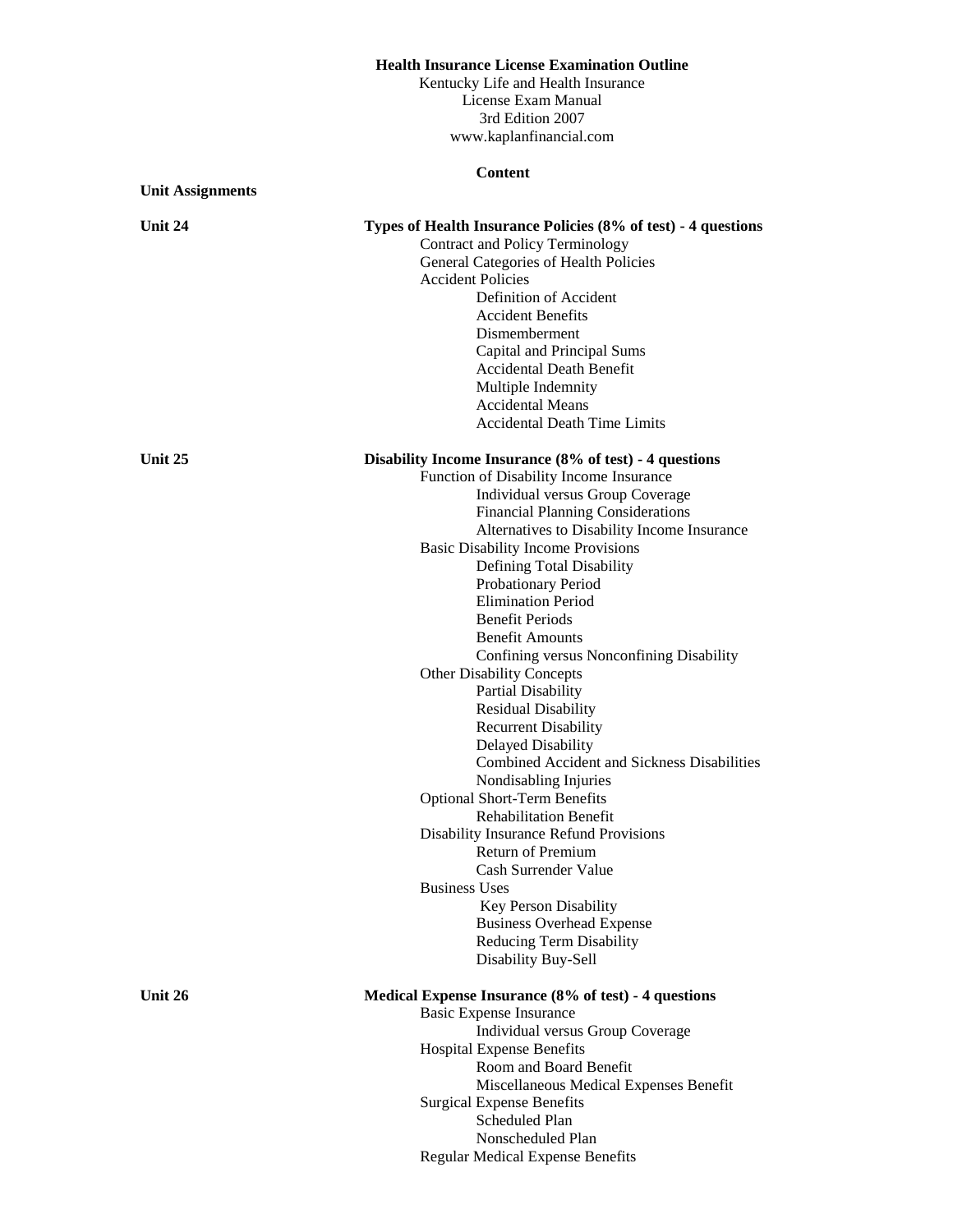|         | Other Medical Expense Benefits                                |
|---------|---------------------------------------------------------------|
|         | <b>Maternity Benefits</b>                                     |
|         | <b>Emergency First-Aid Coverage</b>                           |
|         | Mental Infirmity                                              |
|         | <b>Common Exclusions and Limitations</b>                      |
|         | Major Medical Coverage                                        |
|         | Comprehensive Major Medical Benefits                          |
|         | Supplemental Major Medical Benefits                           |
|         | <b>Covered Expenses</b>                                       |
|         | Other Major Medical Concepts                                  |
|         | <b>Deductible Features</b>                                    |
|         | Benefit Periods and Inside Limits                             |
|         | <b>Restoration of Benefits</b>                                |
|         |                                                               |
| Unit 27 | Health Insurance Providers (8% of test) - 4 questions         |
|         | <b>Traditional Insurers</b>                                   |
|         | <b>Stocks and Mutual Companies</b>                            |
|         | Fraternals                                                    |
|         | <b>Consumer Cooperatives</b>                                  |
|         | Participating and Nonparticipating Policies                   |
|         | Domestic, Foreign, and Alien Companies                        |
|         | Authorized/Admitted and Unauthorized/Nonadmitted Companies    |
|         | Health Maintenance Organizations (HMOs)                       |
|         | Preferred Provider Organizations (PPOs)                       |
|         | Point-of-Service Plans                                        |
|         |                                                               |
| Unit 28 | Common Provisions and Features (8% of test) - 4 questions     |
|         | <b>Insuring Clause</b>                                        |
|         | <b>Consideration Clause</b>                                   |
|         | <b>Benefits Payment Provision</b>                             |
|         | Free-Look Provision                                           |
|         | Assignment                                                    |
|         | Accumulations                                                 |
|         | Policy Continuation                                           |
|         | Optionally and Conditionally Renewable Policies               |
|         | Cancelable Policies                                           |
|         | Guaranteed Renewable Policies                                 |
|         | Noncancelable Policies                                        |
|         | <b>Term Policies</b>                                          |
|         | Nonoccupational versus Full Coverage Policies                 |
|         | <b>Case Management Provisions</b>                             |
|         |                                                               |
|         | Dependents' Rights in Family Policies                         |
|         | Conversion to an Individual Policy<br>Newborn Children        |
|         |                                                               |
|         | Physical and Mental Handicaps                                 |
|         | <b>Riders and Endorsements</b>                                |
|         | Multiple Indemnity Rider                                      |
|         | Waiver of Premium Rider                                       |
|         | Hospital Confinement Rider                                    |
|         | <b>Impairment Rider</b>                                       |
|         | Guaranteed Insurability Rider                                 |
|         | Cost of Living Adjustment                                     |
|         | Social Security Rider                                         |
|         | Lifetime Extension Rider                                      |
|         |                                                               |
| Unit 29 | Required Uniform Policy Provisions (6% of test) - 3 questions |
|         | Required Provision 1: Entire Contract; Changes                |
|         | Required Provision 2: Time Limit on Certain Defenses -        |
|         | Incontestability                                              |
|         | Required Provision 3: Grace Period                            |
|         | Required Provision 4: Reinstatement                           |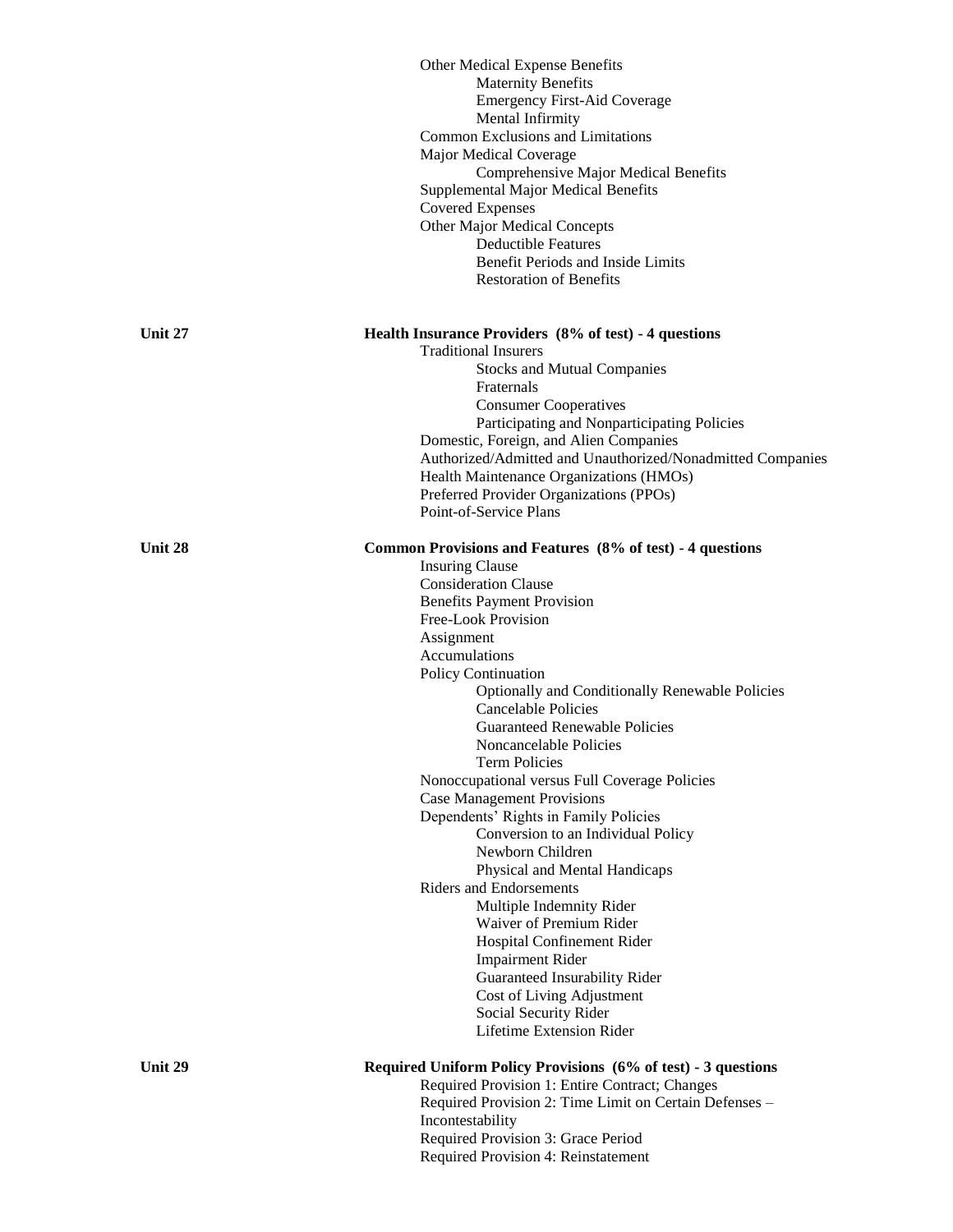|         | Required Provision 5: Notice of Claim<br>Required Provision 6: Claim Forms<br>Required Provision 7: Proof of Loss<br>Required Provision 8: Time of Payment of Claims<br>Required Provision 9: Payment of Claims<br>Required Provision 10: Physical Examination and Autopsy<br>Required Provision 11: Legal Actions<br>Required Provision 12: Change of Beneficiary                                                                                                                                                                                                                                                                                                                                                                                                                                                                                                                                                                                                                                                                                                   |
|---------|----------------------------------------------------------------------------------------------------------------------------------------------------------------------------------------------------------------------------------------------------------------------------------------------------------------------------------------------------------------------------------------------------------------------------------------------------------------------------------------------------------------------------------------------------------------------------------------------------------------------------------------------------------------------------------------------------------------------------------------------------------------------------------------------------------------------------------------------------------------------------------------------------------------------------------------------------------------------------------------------------------------------------------------------------------------------|
| Unit 30 | Optional Uniform Policy Provisions (6% of test) - 3 questions<br>Optional Provision 1: Change of Occupation<br>Optional Provision 2: Misstatement of Age<br>Optional Provision 3: Other Insurance in this Insurer<br>Optional Provisions 4 and 5: Insurance with other Insurers<br>Optional Provision 6: Relation of Earnings to Insurance – Average<br>Earnings Clause<br><b>Optional Provision 7: Unpaid Premium</b><br><b>Optional Provision 8: Cancellation</b><br>Optional Provision 9: Conformity with State Statutes<br>Optional Provision 10: Illegal Occupation<br><b>Optional Provision 11: Narcotics</b>                                                                                                                                                                                                                                                                                                                                                                                                                                                  |
| Unit 31 | The Application and Underwriting (8% of test) - 4 questions<br><b>Application Defined</b><br>Relationship of the Application to the Policy<br>Importance of the Application<br><b>Correcting Applications</b><br>Representations and Warranties<br>Concealment<br><b>Executing Agreements</b><br><b>Conditional Receipt</b><br><b>Agent Responsibilities</b><br>Policy Replacement<br>Obtaining Additional Underwriting Information<br><b>Inspection Reports</b><br><b>Medical Reports</b><br>Medical Information Bureau (MIB)<br>Fair Credit Reporting Act<br>Information and Privacy Protection Acts<br>Risk Classification<br><b>Commonly Used Factors</b><br>Three Major Risk Types<br><b>Occupational Hazards</b><br><b>AIDS</b> Considerations<br><b>Substandard Risks</b><br><b>Preferred Risks</b><br>Premium Payments<br>Definition of Premium<br>Earned and Unearned Premium<br><b>Payment Modes</b><br><b>Initial Premium</b><br>Policy Effective Date<br>Policy Term<br>Policy Fee<br>Factors in Premium Computation<br>Types of Reserves<br>Reinsurance |
| Unit 32 | Group Health Insurance (8% of test) - 4 questions<br>The Nature of Group Coverage<br>Master Policy and Policyowner                                                                                                                                                                                                                                                                                                                                                                                                                                                                                                                                                                                                                                                                                                                                                                                                                                                                                                                                                   |

## mu rolicyo<br>... Group Risk Selection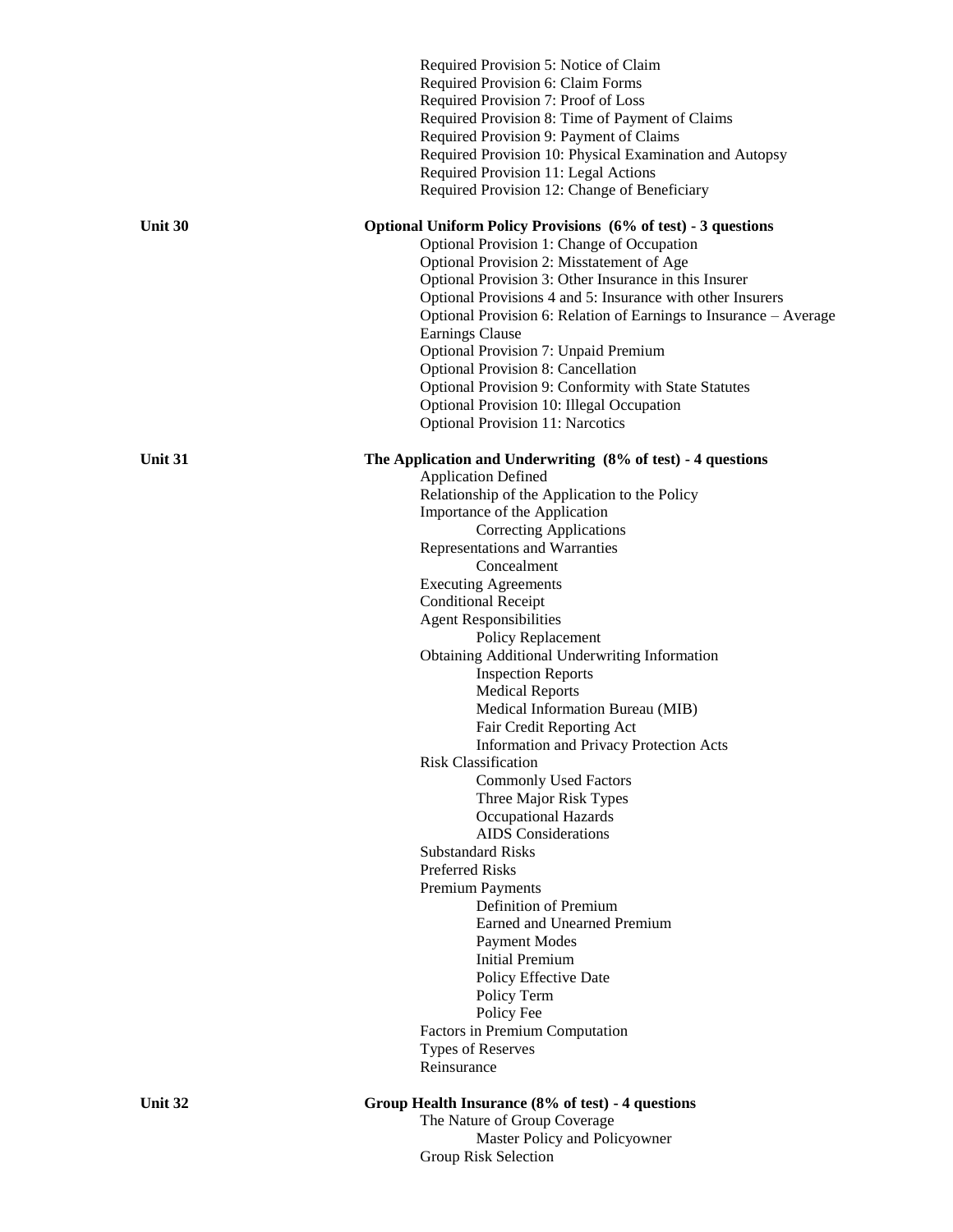|                           | Eligibility and Eligibility Period                          |
|---------------------------|-------------------------------------------------------------|
|                           | <b>Adverse Selection</b>                                    |
|                           | <b>Benefit Provisions</b>                                   |
|                           | Establishing a Group Plan                                   |
|                           | Contributory and Noncontributory Plans                      |
|                           | Certificates of Insurance                                   |
|                           | <b>Group Premium Rating Factors</b>                         |
|                           | Group Policy Types                                          |
|                           | Group Coverage Provisions                                   |
|                           | <b>Coordination of Benefits Provision</b>                   |
|                           | <b>Continuation and Conversion Privileges</b>               |
|                           | Plan Termination                                            |
|                           | <b>COBRA</b> and Employees' Dependents                      |
|                           | Group Insurance Plan Regulations                            |
|                           | Age Discrimination in Employment Act                        |
|                           | The Americans with Disabilities Act (ADA)                   |
|                           | Pregnancy Discrimination                                    |
|                           | The Employee Retirement Income Security Act (ERISA)         |
|                           | Portability of Coverage                                     |
|                           | Group Health Insurance Funding Alternatives                 |
|                           | Self-Insured Funds                                          |
|                           | $501(c)(9)$ Trusts                                          |
|                           | Third-Party Administrators and Administrative Services Only |
|                           | Other Forms of Group Insurance                              |
|                           | <b>Blanket Policies</b>                                     |
|                           | <b>Franchise Policies</b>                                   |
|                           | Multiple Employer Trusts (METs)                             |
|                           | Multiple Employer Welfare Associations (MEWAs)              |
|                           | <b>Taft-Hartley Trusts</b>                                  |
|                           | Individual versus Group Insurance                           |
|                           |                                                             |
| Unit 33                   | Special Types of Health Policies (6% of test) - 3 questions |
|                           | Dental Care Insurance                                       |
|                           | <b>Basic Coverages</b>                                      |
|                           | <b>Exclusions and Limitations</b>                           |
|                           | Minimizing Adverse Selection                                |
|                           | <b>Limited Policies</b>                                     |
|                           | <b>Dread Disease</b>                                        |
|                           | <b>Travel Accident Insurance</b>                            |
|                           | Hospital Income (Indemnity) Insurance                       |
|                           | Vision Care Insurance                                       |
|                           | <b>Prescription Drug Policies</b>                           |
|                           | Credit Insurance                                            |
|                           |                                                             |
| Unit 33a                  | Long-Term Care (LTC) Insurance (6% of test) - 3 questions   |
| <b>KY Revised Statute</b> | <b>Common Provisions</b>                                    |
|                           |                                                             |
|                           | <b>Benefit Triggers</b>                                     |
|                           | Marketing LTC Coverage                                      |
|                           | Long-Term Care Partnership Program                          |
|                           |                                                             |
| Unit 34                   | Social Health Insurance (8% of test) - 4 questions          |
|                           | Medicare                                                    |
|                           | Eligibility                                                 |
|                           | Enrollment                                                  |
|                           | Benefits Under Medicare Part A                              |
|                           | What Part A does not Cover                                  |
|                           | Benefits Under Medicare Part B                              |
|                           | What Part B does not Cover                                  |
|                           | Claims and Appeals                                          |
|                           | Medicare Supplement Insurance                               |
|                           | <b>Standard Medicare Supplement Benefits</b>                |
|                           | Core Benefits                                               |